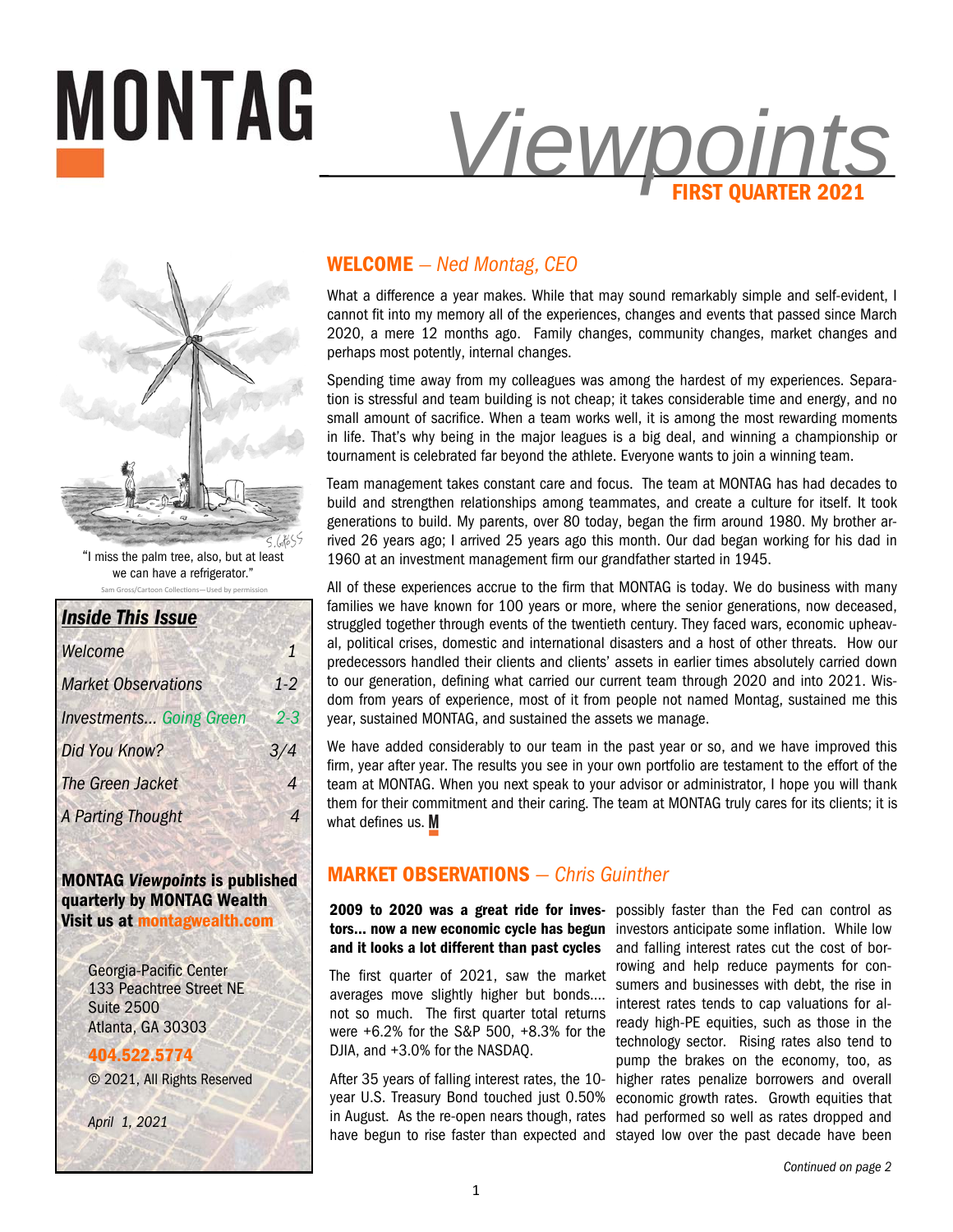#### *Continued from page 1*

value, you win some, you lose some. And in a diversified portfolio with some exposure to all lose some. Times like these illustrate why MONTAG portfolios are both balanced with growth and value, AND diversified across numerous sectors and companies, because unexpected moves in interest rates can both help and hurt different types of securities.

Let's be thankful though, the Federal Reserve saved the financial world once again by lowering interest rates and pumping \$5 trillion into the economy. However, the markets are beginning to sense inflation so it's important to understand that the next economic cycle will not look much like the past ones in terms of what drives your portfolio's capital appreciation. Interest rates play a major role not only in the

thrown into a tail spin in recent weeks. In a cost of debt that governs the pace of economic balanced portfolio with some growth and some expansions, but also in security valuations for major sectors, again, you win some and you tunately, no security is left untouched when it all sorts of income producing businesses, real estate, bonds and of course stocks too. Unforcomes to rising interest rates. What is the message here? Be careful while the economy is on the mend; higher and higher interest rates are going to change the playbook that

many investors have been using over the past 35 years when rates steadily dropped. Be sure to talk with your portfolio manager soon about how to navigate through rising rates.



*Chris Guinther is Senior Investment Strategist & Porƞolio Manager* 

*Interest rates play a major role in the pace of economic expansions and security valuations — no security is left untouched by rising rates* 

The information provided is for illustration purposes only. It is not, and should not be regarded as "investment advice" or as a "recommendation" regarding a course of action to be taken.

## **INVESTMENTS… GOING GREEN** *— Amy Carcione, CFA*

Do you recycle? Do you compost at home? Do The growing interest in green bonds signals a you worry about global warming? Do you drive gradual shift towards impact-based investing, a hybrid car? Do you use reusable bags when or investments with intended social or environyou go to the grocery store? Do you buy only mental benefits. Green bonds are debt instruhigh-efficiency appliances? Do you have solar ments, with the same characteristics of other panels on your roof? Have you stopped drink-bonds that pay coupon interest payments and ing bottled water? Does deforestation trouble return your principal at a stated maturity. The you? Are you concerned about natural resource depletion?

Does your investment philosophy follow suit?

In 2020, \$305.3 billion green bonds were issued, up 13% from 2019. This increase drove the total issuance of green bonds to over \$1 trillion, since 2007, data from Bloomberg showed. However, despite this increase in issuance, they still make up a small fraction of the \$100 trillion bond market.



difference is that the funds generated from selling green bonds are specifically earmarked for climate change and environmental projects, such as pollution prevention, clean transportation, sustainable water managements, energy efficiency, sustainable agriculture, and the development of environmentally friendly technologies to name a few. They provide a unique opportunity to invest, not just for financial returns but for social values.

Source: Climatebonds.net

# Energy and Buildings remain the largest Use of Proceeds sectors in 2019



*Continued on page 3*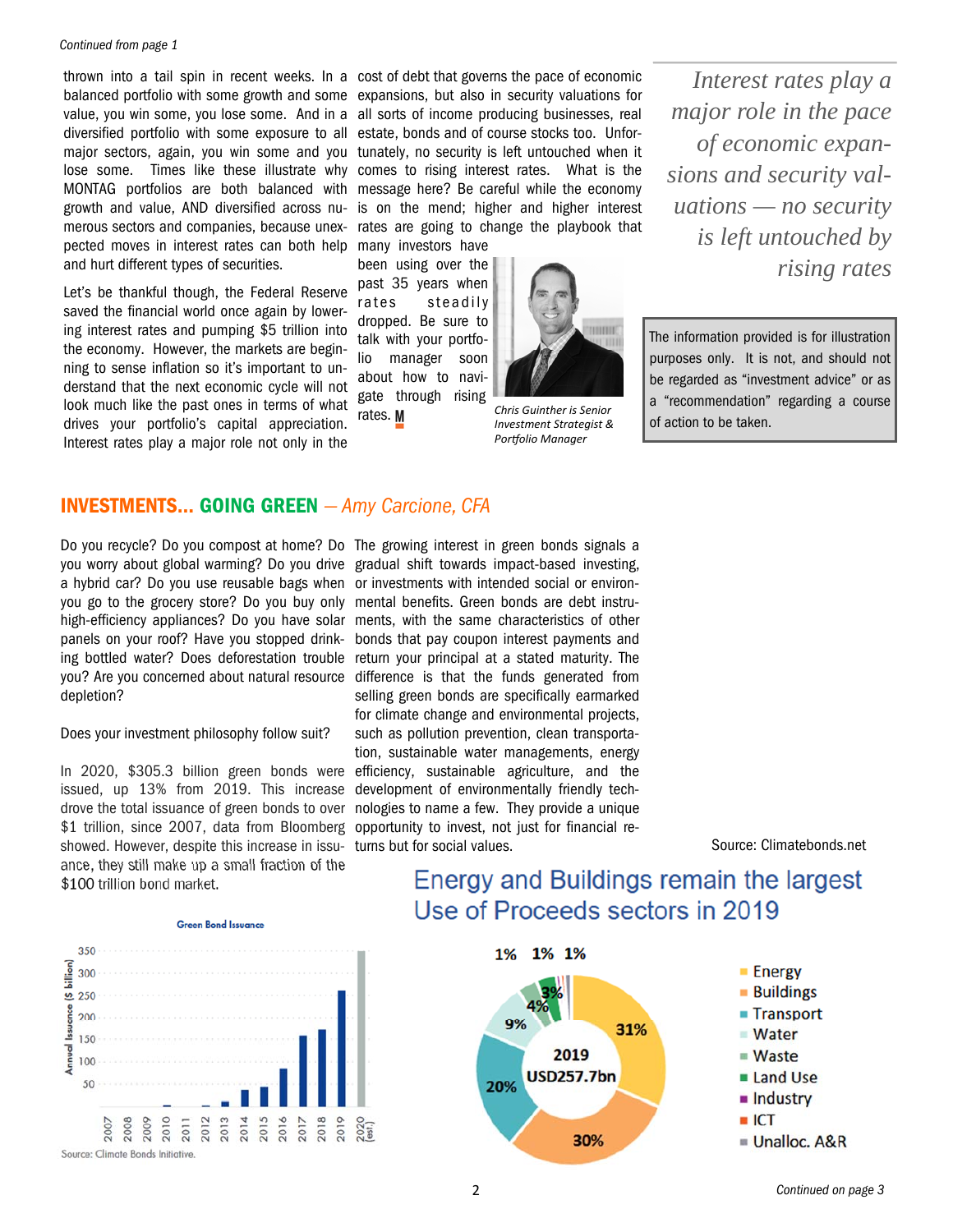### **DID YOU KNOW?**

This Muppet character was introduced in 1955, and was created and originally performed by Jim Henson. The character serves as the straight man protagonist of numerous Muppet productions, most notably Sesame Street and The Muppet Show. The character's name?

- *A. Rowlf the Dog*
- *B. Rizzo the Rat*
- *C. Fozzie Bear*
- *D. Kermit the Frog*

*(Answer on Page 4)* 

*Green bonds provide a unique opportunity to invest not just for financial returns, but for social values* 

#### *Continued from page 2*

(Environmental, Social, and Corporate Gov-pal green bonds were issued and by midernance) investing and face many of the same 2020 total issuance outstanding has reached issues as the larger impact investing market. \$39 billion. While this is still a small fraction Critics will argue that the parameters of what of the \$3.7 trillion US municipal market, it constitutes a green bond is too broad in reflects an evolution of investor focus and scope and it is difficult to quantify the extent demand. to which the use of proceeds are actually doing to promote sustainability. While there are currently no governing agencies overseeing the practices of these issuers, recommended guidelines for disclosure and voluntary standards of practice have been created, such as the Green Bond Principles from the International Capital Markets Association (ICMA) and the Climate Bonds Initiative. Creating clear metrics for standardizing and quantifying the impact achieved will be an important step in validating green bonds to investors globally.

As a Municipal Fixed Income Manager for most of my career, I have seen municipalities fund environmentally responsible projects long before the concept of "green investing" became a thing. Most municipal bonds are issued with the intended purpose of supporting or updating roads, transportation, buildings, schools, hospitals and utility systems. Despite the inherent theme of sustainability and efficiency in these improvements, most around us evolves, the projects do not qualify as "green" because there is not a measurable environmental ben-will, and your investefit. However, that has changed since the first ment portfolio could municipal green bond was issued in the US in too.

Green bonds are just one form of ESG 2013. In 2015 alone, \$4.2 billion of munici-

In addition to municipalities, other asset classes are taking advantage of this young, but accelerating demand for socially-responsible investing. There are now many ESG-themed mutual funds and ETFs, as well as individual countries and corporations offering ethical investment options. Some ratings agencies are beginning to assign an ESG impact ratings for bonds as well, along with a credit rating. Having access to global fixed income markets to fund projects, sustainability, and innovation could drive significant environmental change in upcoming years as ethical investing becomes more mainstream and investor interest grows.

So, if "going green" is an important part of your core values, is it worth your investment?

Is it time to align your social goals with your investment objectives? As the world green bond market



*Amy Carcione, CFA, is Fixed Income Manager* 





Source: Climate Bonds Initiative, Climatebonds.net

#### **Issuance by issuer type - Evolution**